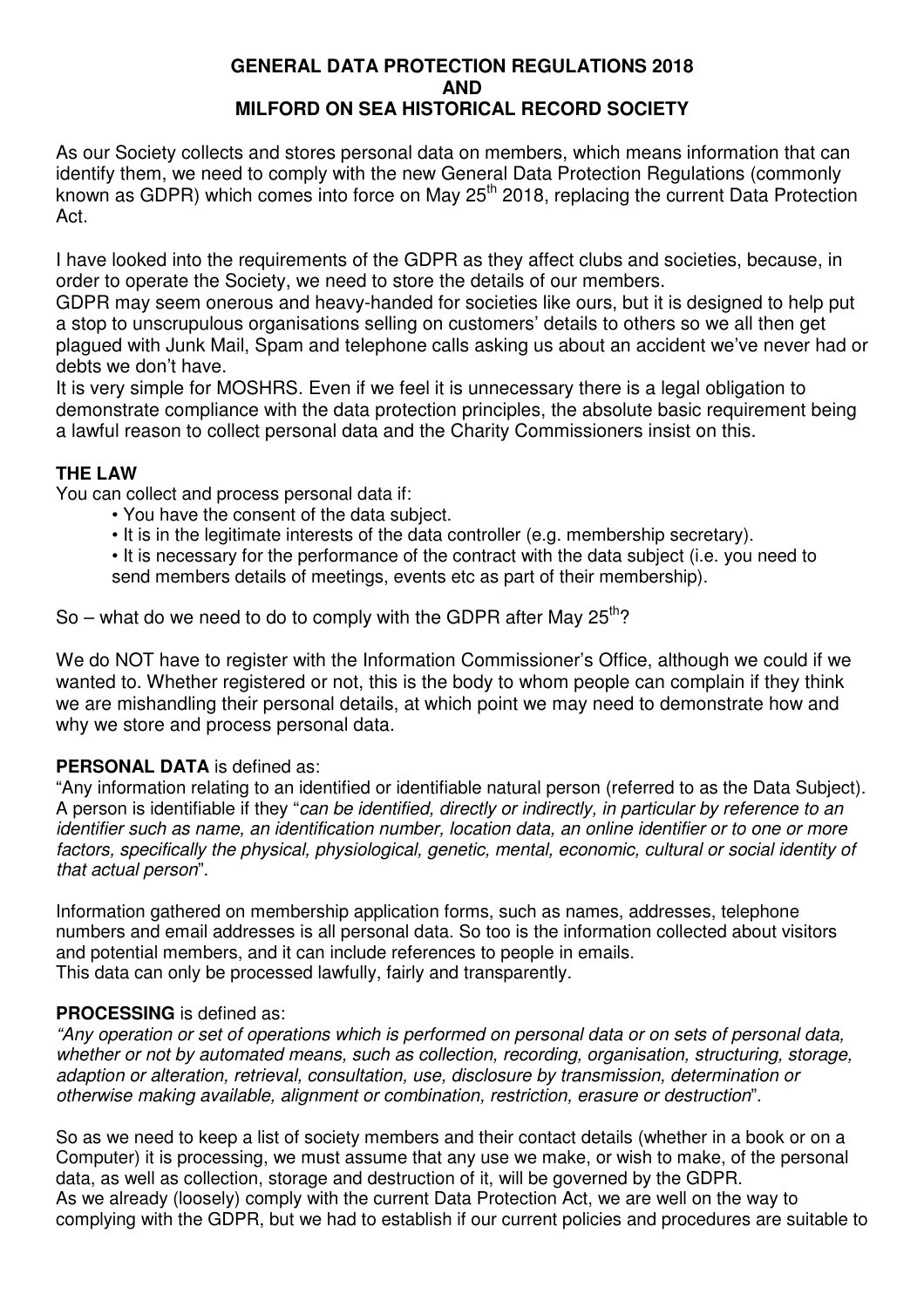comply with the GDPR and, if they are not, alter them. This was carried out by a review of what we do currently.

# **THE REVIEW**

I considered: What personal data we hold. Whether we really need it. Where it came from and the basis on which it was collected. What we do with it and what we are planning to do with it. Where and how we store it.

# AND WE SHOULD DOCUMENT THIS – HENCE THIS PAPER

We obtained the consent of each individual when we collected their data, after all they filled in an application form for membership of their own free will and handed it to us.

We will have told them at the time what we would use this information for (eq to send information to them about our programme and events). The Regulations make it clear that it is very important that the data is only used for the purposes that were made clear at the time it was collected. If we do not have consent to use the data for any purposes you subsequently intend to use it for then it has to be collected again with the appropriate consent request.

Any consent needs to be explicit so it must be an "opt in" by ticking a box or providing a signature indicating they have read why this data is being collected, what it will be used for. Wee comply with this fully at present. The only bits we do not currently do is include information on how it will be stored, and the fact that they can have it removed on request within 30 working days of such a request.

# **SOCIETY DATA PROTECTION POLICY**

The strict obligations on maintaining records specified in the GDPR are unlikely to apply to MOSHRS but a prudent approach would be to formulate a society data protection policy which records:

• The purposes of the processing.

• The categories of data subject (members/honorary members etc) and categories of personal data relating to them (names, addresses, telephone numbers, email addresses, date of joining etc).

- The recipients/categories of recipients of the data (society officers).
- A general indication of time limits for erasure for example of members who do not renew – and how it will be destroyed.
- A description of any security you use.

This information needs to be identified in any case to decide what steps we need to take (if any) to comply with the GDPR.

Whilst it's not essential, it might be a good idea to give the role of data protection officer to Membership Secretary to ensure the policy and procedures are adhered to.

# **IN A NUTSHELL**

I recommend that on our membership application/renewal forms should include the following wording printed as 'small print' but large enough to be read and that we should operate in accordance with this at all times:

'The information you have provided on this form will be used by the society for purposes only in connection with the running of the society, which includes communicating by post, telephone and email. It will never be disclosed to third parties or used for marketing purposes.

The data is stored on a computer and backups are kept on external disk drives. The data may be provided to committee members and other members by email or telephone when it is needed to facilitate the running of the Society and provide the benefits of membership to you.

Your details can be removed from our stored records within 30 working days of a written request to the membership secretary.

You have a right to complain to the ICO if you believe there is a problem with the Society's handling of your data. Please sign below to indicate that you have read and accept these terms.'